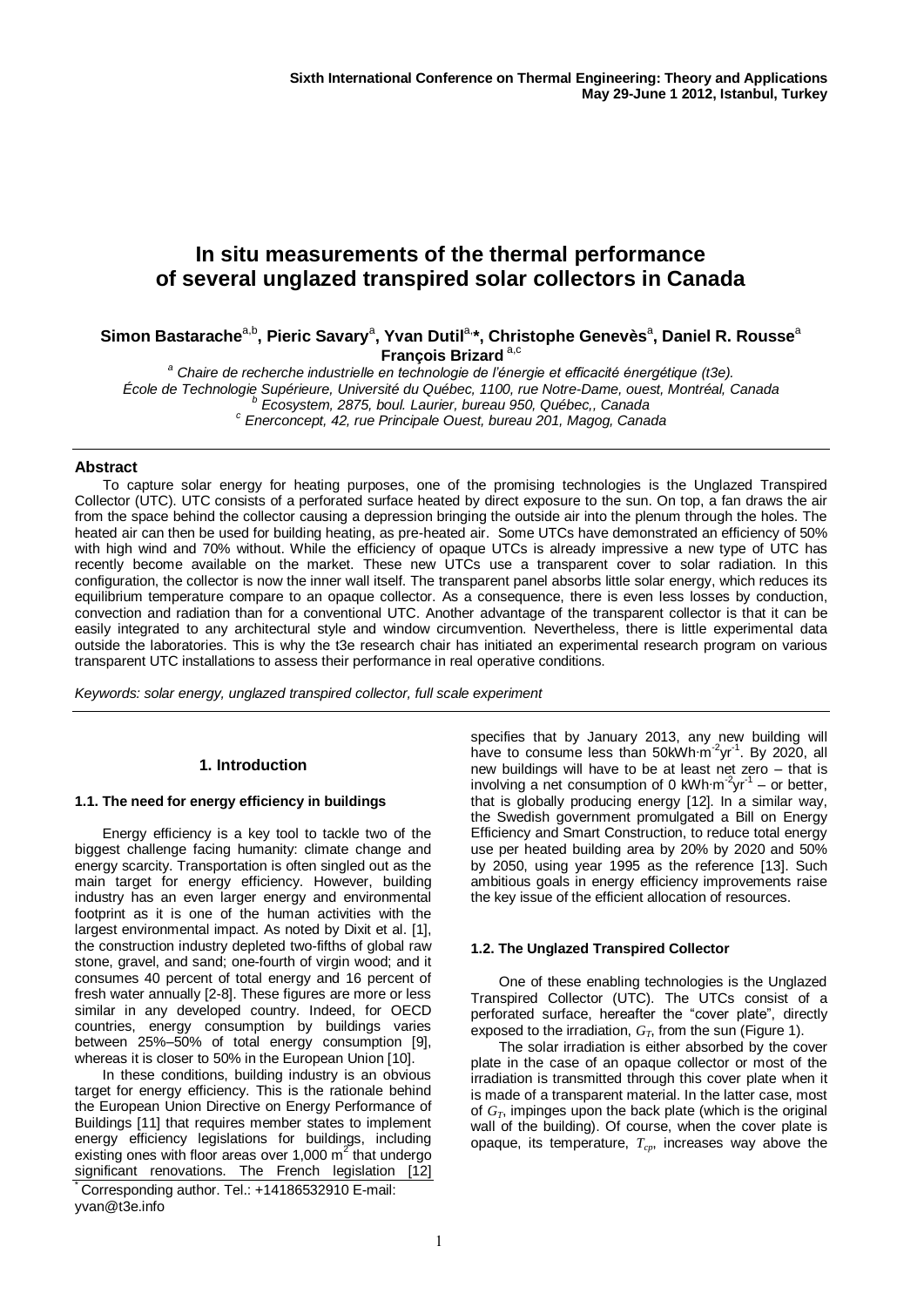ambient temperature, *Tamb*, while when the plate is transparent, *Tcp*, increases a lot less.

In both cases, on top, a fan draws the air from the space behind the collector (plenum) causing a depression. This low pressure sucks the outside air laying in the boundary layer close to the wall, into the plenum, through the perforations.



**Fig. 1. Energy balance on a UTC.**

Whether the cover plate is transparent or opaque, the objective of the UTC is to maximize  $Q_{util}$  while keeping the fan power to a minimum. Another objective is to lower the production cost.

A great advantage of UTCs is that they can be easily integrated to a building since they replace the conventional cladding. Only an additional bypass on the ventilation system is needed for summer operation. As a consequence, the costs are minimal and the return on investment can be very short especially for the new buildings or when they are used as an alternate replacement for the aging existing cladding.

#### **2. Energy balance and efficiency of the UTC**

The important variables here are the ambient temperature, *Tamb*, the cover plate average temperature, *Tabs*, and the outlet temperature, *Tout*, that will be used to compute  $\eta_{coll}$ , the efficiency. The mass flow rate is also a predominant variable that must be measured.

To permit an analysis of the UTC's efficiency, several assumptions have to be formulated: (1) the mass flow rate through the perforation is assumed to be homogeneous; (2) the reverse flow across the perforation is neglected; (3) the absorber plate is considered to be diffuse and gray; (4) losses along the plenum edge are neglected; (5) the absorber and back plate temperatures are assumed to be isothermal throughout their respective surfaces and thicknesses; (6) convection losses from the plate to the environment are considered negligible; (7) air thermophysical properties are assumed to be constant and evaluated at an average temperature (*Tamb+Tout*)/2; (8) the back plate is perfectly insulated. These assumptions are consistent with studies carried-out earlier [14-16] and are discussed in [17].

Overall, the thermal measurements allow computing the thermal power of the unit which is simply obtained from the incident solar radiation minus all types of heat losses. Strictly, one could establish an energy balance on the cover plate, on the plenum air, and on the back plate (which is neglected here). These balances call for the evaluation of radiative and convective heat fluxes.

But here, the sole interest is the efficiency of the collector defined such as:

$$
\eta_{coll} = \frac{\dot{m}_{out}c_p \left( T_{out} - T_{amb} \right)}{G_T A_{coll}}
$$
\n(1)

The efficiency is then the ratio of the useful recovered power,  $Q_{util}$ , to the total solar power input on the surface.

#### **3. Two types of UTCs: opaque and transparent**

#### **3.1. The opaque UTC**

Studies of UTC started in the late 80s [18]. Soon it was demonstrated that these collectors were more efficient than classical flat plate solar collector. One of the first experimental studies was carried out by Carpenter and Kokko [19] who studied three facilities with three different solar technologies. The first was a set of transparent plastic plate to protect a steel absorber plate insulated with glass fiber. The second was to paint the south side with a dark color and collect the heated air by natural convection to the top of the wall. The latter system was a UTC. The results and their extrapolation showed that the UTC was the most efficient systems. Later, the same group [20] analyzed the performance for a factory where an UTC was installed. They showed that this design increased the efficiency by 16%. The UTC demonstrated an efficiency of 50% with high wind and 70% with no wind.

This technology has been commercially distributed in Canada and worldwide by Conserval. As of 2010, Conserval Engineering [21] claims that it supplied and designed over 3 million square feet (278 000  $\mathrm{m}^2$ ) of its systems in 30 countries.

Hollick [22] demonstrated from study results of various facilities in Ontario, Canada and in Germany that the efficiency results given by the "National Solar Test Facility" underestimated the large plants efficiency because of the side effects and the fact that they recovered the heated air from the ground in front of the wall. Later. the author [23] described two wall. Later, the author [\[23\]](#page-4-0) described two implementations:

- The first in Windsor, Canada, where the height of the UTC was the highest known at the time. This height induces a strong chimney effect and return on investment (ROI) was estimated at 6 years.
- The second implementation was a Canadair building in Montreal, Canada, and had an immediate ROI because the work had cost the same price as the facades to be replaced. Thus, the energy and economic gains were 8.3 GWh and \$CAN180,000 per year.

Globally, UTCs reportedly offer the lowest cost and highest efficiency (60–75%) for air heating [15].

With reference to figure 1, the principle behind the performance of the opaque collector is the following: (1) the impinging solar irradiation  $G_T$ , is mostly absorbed by the cover plate; (2) only a small portion of *GT*, is reflected back to the surroundings; (3) the cover plates warm up to temperatures that could reach  $70^{\circ}$ C; (4) the external boundary layer is sucked into the perforations (this is the major contribution of the system as some heat is also recovered from the inner convective heat transfer); (5) the cover plate radiates back into the surroundings.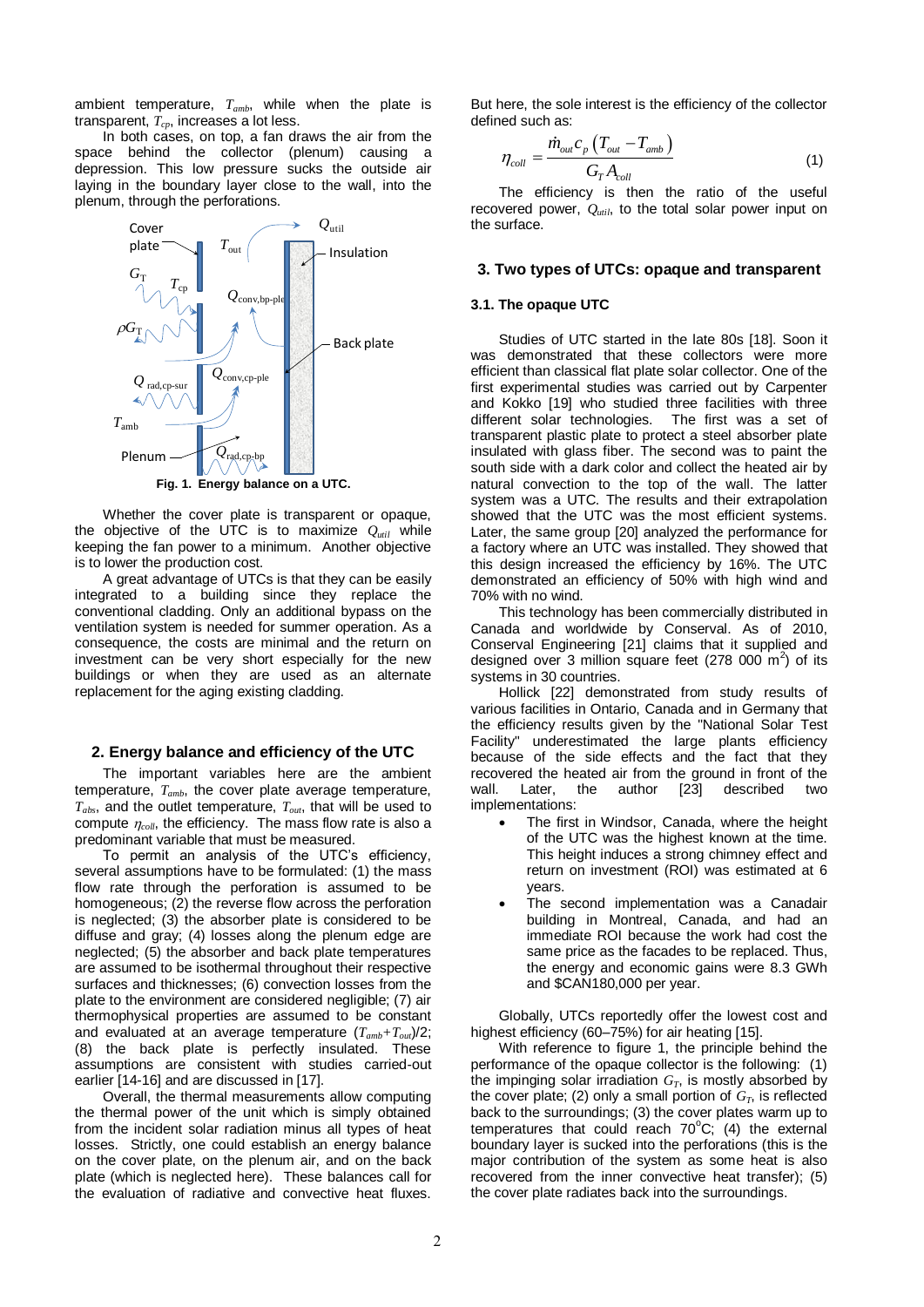#### **3.2. The transparent UTC**

While the efficiency of an opaque UTC is already impressive, a new type of UTC has recently become available on the market. These new UTCs use a cover plate which is mostly transparent to solar radiation. For this configuration, the energy collector is now the back plate itself. The transparent cover plate absorbs little solar energy, which reduces its equilibrium temperature *Tcp*, compared to an opaque plate. As a consequence, there is even less losses by conduction, convection and radiation than for a conventional UTC. The ideal cover plate should have a transmissivity of near one for solar radiation (for which the maximum emission according to Wien's law is at about  $\lambda = 0.5$  µm) and near zero in the near infrared (at about 8.2-8.9 um peak as the back wall reaches about  $70^{\circ}$ C) as the radiation emitted by the back wall should ideally be trapped into the plenum.

Another advantage of the transparent collector is that it can easily be integrated to any architectural style and window circumvention.

A commercial version of these UTC, Lubi™, has been patented by Enerconcept, a partner of t3e research chair. This panel has been tested by the National Solar Test Facility (NSTF, Mississauga, Ont, Canada), The NSTF tests and rates solar technologies under controlled temperature/sunlight/wind condition. In these tests, the Lubi™ provided up to 80.7% peak heating efficiencies.

The tests indicated that the Lubi™ performance should be maintained over a wide range of air flow rates. Whereas traditional solar air collectors, glazed or not, suffer from a loss in performance with air flows lower than 100  $\text{m}^3/\text{h/m}^2$ , this remains as high as 55% with air flows as low as  $40 \, \text{m}^3/\text{h/m}^2$ . This allows for a substantial temperature increase as high as 45°C and a maximum output of 800  $W/m^2$ . Its performance is also insensitive to wind speed lower than 3 m/s. The Lubi™ could be installed a distances ranging from 5 to 25 cm from the wall, depending on the airflow pattern, number of air intakes, wall surface and wall geometry.

This could allow it to fulfill applications ranging from pre-heating outdoor air to supplemental heating of facilities, depending upon application, geography and weather conditions.



**Fig. 2. Lubi™ efficiency vs air flow.**

Indoor testing is indeed mandatory as the environment is totally controlled and parametric studies can be carried out. This provides answers to the questions pertaining to performance improvement. Nevertheless, what is needed by the customer who eventually buys the system is an assessment in real

conditions. The basic question is what will be the payback period?

Tests need to be performed on large scale system as some other factors might affect the performances as demonstrated by Hollick [22] for the classical (opaque) UTC.

In this context, Enerconcept decided to call upon the t3e research chair to carry-out infield measurements over a period of one year for two different applications.

#### **3. Implementation testing**

For global yearly performance calculations purposes, the Lubi™ systems have been equipped with sensors to measure their instantaneous and average efficiency outside the laboratory in three different environments: *Centre des technologies du gaz naturel*, *Centre hospitalier universitaire de Québec*, and *Les résidences étudiantes 4* of *École de technologie supérieure.*

For all sites, the instantaneous power production of the solar collector,  $Q_{util}$ , is estimated simply by the product of the mass flow rate measured at the exit of the plenum where hot air is directed in the building, *mout* , specific heat evaluated at the exit temperature in the plenum  $T_{out}$ ,  $c_p$ , and temperature difference,  $\Delta T = T_{out} - T_{amb}$ :

$$
Q_{uii} = \dot{m}_{ou} c_p \left( T_{ou} - T_{amb} \right) \tag{2}
$$

The irradiation is both estimated for tables and measured with a Kipp & Zonen CMP11 pyranometer  $(\pm 7 \text{ W/m}^2)$  involving a 32 junctions thermopile.

#### **3.1. Centre des technologies du gaz naturel**

The first experimental set-up has been installed at the *Centre des technologies du gaz naturel*, in Boucherville, Canada. This set-up consists of 4 UTC: one opaque (used as a baseline) and 3 Lubi™. Each solar collector measures  $4m \times 5m$  and all are located side by side on the same south-west wall of the building. The three transparent UTCs are mounted in front of a brick wall, white steel cladding and black steel cladding, respectively. These three configurations allow the direct comparison of the performance of the Lubi™ in typical retrofit applications, where the transparent UTC is placed over an existing cladding.

No information is available on the internal temperature in the collector or the airflow inside them. Nevertheless, some discrepancies with the laboratory measurement were observed. Due to the limited instrumentation available the causes of this difference cannot be précised.

#### **3.2. Centre hospitalier universitaire de Québec**

To assess its real life performances, the Lubi™ system installed at the CHUQ (Centre hospitalier universitaire de Québec) hospital was instrumented. This system is used to reduce the large heat loads due to the local cold climate (5200 heating degree-day).

This system is used to pre-heat air for the two 100% fresh air ventilation systems of the hospital. These two systems have an air flow rate of about  $6 \text{ m}^3$ /s each. The solar wall has a total area of 260 m<sup>2</sup>: 185 m<sup>2</sup> of Lubi<sup>™</sup> collectors and the balance is constituted of dampers and canopy. The solar collector is located on two walls of the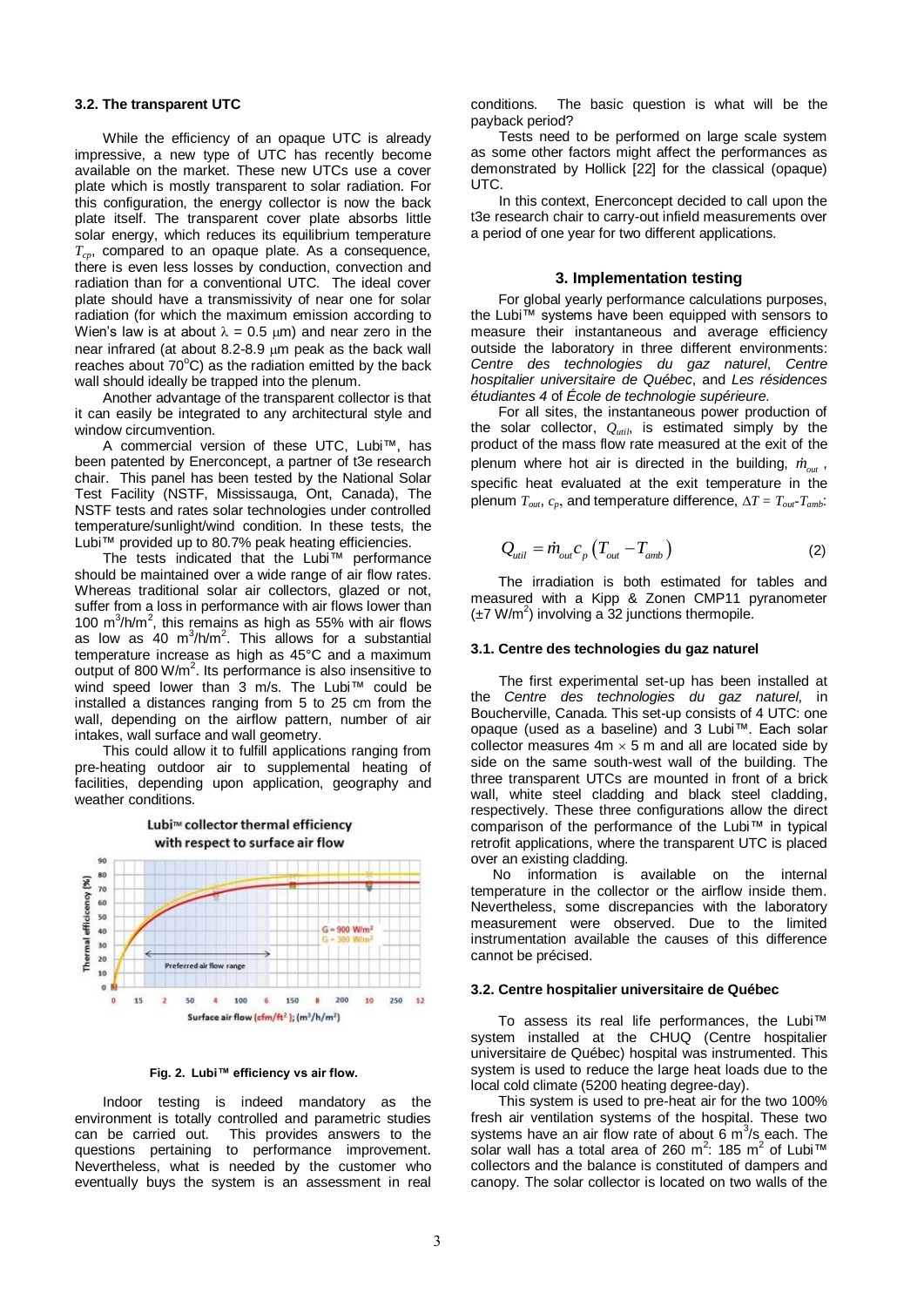mechanical room on top of the building. These walls are oriented West and South, with 80% of the collectors installed on South side.

The performance of this type of equipment is highly dependent to the geographic position and sunshine hours. According to the RETScreen database, a vertical solar air heater system with an orientation 15° from South direction receives between 2.40 and 5.25 kWh/m²/day. During the heating season, usually from October to May, it can be expected that the total energy received by the collectors is about 170 MWh.

The main objective of this experimentation is similar to the preceding one: to measure the actual energy captured by the system to determine its performance under real operational conditions. The difference here is that it is not an external bench but a real large application Energy production of the solar collector is integrated for the upcoming year

Mass flow rate is fixed by design, while the temperature difference is measured with two thermocouples. Due to building accessibility constraints, the irradiation will be obtained from a local pyranometer located at the Quebec international airport situated 8 km WNW from the hospital. Supplemental data will be gathered on the ventilation system motors to measure the addition charge caused by the solar collector.

At the moment of writing this communication, the first winter of operation of this system had yet to be complete.

#### **3.3. University residence**

A student residence building of the École de technologie supérieure in Montréal is heated by two HVAC systems with an air flow rate of 1.9  $m^3/s$  each. Fresh air input of the systems will be preheated respectively by two vertical solar collectors placed in facade and two horizontal collectors placed on the roof. They are facing straight south. Those are large collectors

## **References**

- [1] Dixit, MK, Fernández-Solís, JL, Lavy, S, Culp, CH. Identification of parameters for embodied energy measurement: A literature review. Energ. Build. 2010; 42: 1238-1247.
- [2] Arena, AP, de Rosa, C. Life cycle assessment of energy and environmental implications of the implementation of conservation technologies in school buildings in Mendoza-Argentina. Build. Environ. 2003; 38: 359-368.
- [3] Horvath, A. Construction materials and the environment. Annu. Rev. Energ. Environ. 2004; 29: 181-204.
- [4] Urge-Vorsatz, D, Novikova, A. Opportunities and costs of carbon dioxide mitigation in the worlds domestic sector. In Proceedings of the International Energy Efficiency in Domestic Appliances and Lighting Conference '06, London, UK, 21–23 June 2006
- [5] Langston, YL, Langston, CA. Reliability of building embodied energy modeling: An analysis of 30 Melbourne case studies. Construct. Manag. Econ. 2008; 26: 147-160.

 $(1 m \times 21 m)$  and their slenderness will amplify the impact of the geometry and, for the vertical panels, the convection.

Unlike the previous installations, these two systems will be fully instrumented. Two panels, one of each orientation, will have 68 thermocouples to measure the temperature gradients. In the panels themselves, temperature in the front and back of the transparent panel and the wall surface will be measured. Anemometers will be used to trace the air displacement inside them, while a pyranometer will be used to track the variation of the solar insolation.

At the moment of this writing, these collectors are still in the design phase. Authorizations from the city of Montreal are needed to proceed. If the planning schedule is respected, these systems are expected to be operational for the winter 2012-2013 heating season.

#### **4. Conclusion**

The transparent UTC is one of those emerging technology that could help to meet the challenging environmental and energetic goals of the  $21<sup>th</sup>$  century. Nevertheless, there is little experience with this new technology. The testing program described here aim at reduce the uncertainties related to this new technology.

These systems are now in the implementation phase and their first results will be presented at this conference.

#### **Acknowledgments**

The authors would finally like to thank the partners, Enerconcept and Ecosystem, of the Industrial Research Chair in Energy Technologies and Energy Efficiency and the Natural Sciences and Engineering Council for funding the research group.

- [6] Lippiatt, BC. Selecting cost effective green building products: BEES approach. J. Construct. Eng. Manag. 1999; 125: 448-455.
- [7] Tommerup, H, Rose, J, Svendsen, S. Energyefficient houses built according to the energy performance requirements introduced in Denmark in 2006. Energ. Build. 2007; 39: 1123-1130.
- [8] Ding, G. The Development of a Multi-criteria Approach for the Measurement of Sustainable Performance for Built Projects and Facilities. Ph.D. Thesis, University of Technology, Sydney, Australia, 2004.
- [9] Asif, M, Muneer, T, Kelley, R. Life cycle assessment: A case study of a dwelling home in Scotland. Build. Environ. 2007; 42: 1391-1394.
- [10] Campogrande, D. The European construction industry—facts and trends. In Proceedings of the ERA Convention, European Construction Industry Federation (FIEC), Berlin, Germany, 5–6 June 2007.
- [11] Report on the Proposal for a Directive of the European Parliament and of the Council on the<br>Energy Performance of Buildings (recast): Energy Performance of Buildings (recast); (COM(2008)0780-C6-0413/2008-2008/0223(COD)); European Parliament: Bruxelles, Belgium, 6 April 2009.